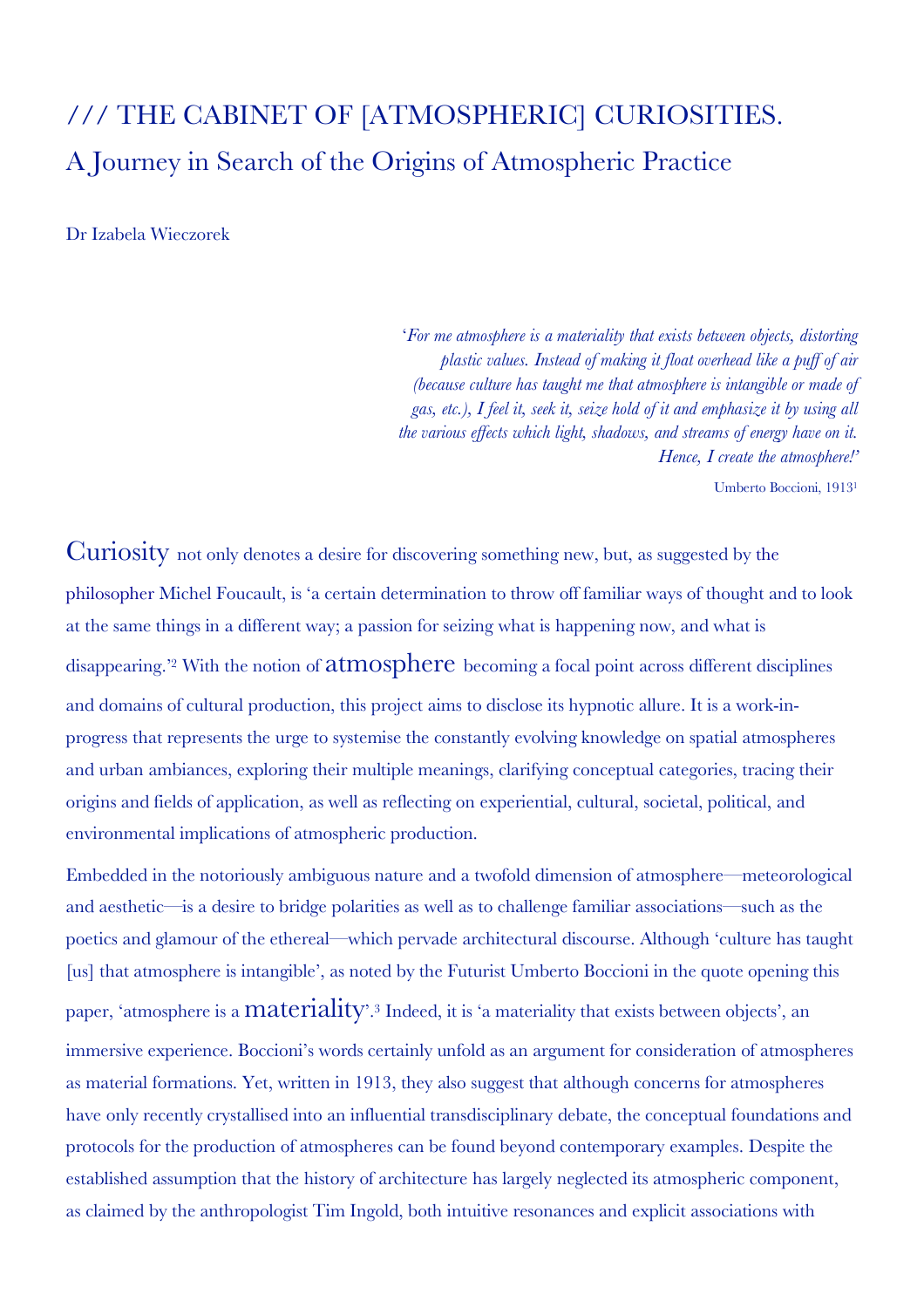atmosphere exist in a multiplicity of theoretical and historical accounts as well as projects.<sup>4</sup> From Joseph Paxton and Charles Fox's Crystal Palace designed for the Great Exhibition of 1851, and recognised in its time as 'perhaps the only building in the world in which *atmosphere* [was] perceptible', to a movie palace typology known as the 'Atmospheric Theatre' promoted in the late 1920s by John Eberson, to Frank Lloyd Wright's 'set of golden rules' for the construction of a 'vital atmosphere' in domestic interiors, to Situationist practices that inspired a series of urban actions and installations entitled 'Immersions' from 1967 onwards by a key figure of the Italian Radical Design movement Ugo La Pietra, these and other examples provide clear evidence to support this claim.<sup>5</sup> Consequently, the increasing interest in atmospheres, often referred to as an *atmospheric turn* and associated with the last few decades*,* is not new, but rather newly significant.6 It can be seen as a re*-turn* to the principles which have over centuries shaped what might be termed an *atmospheric awareness.* Mapping the rise of this particular atmospheric sensibility and revealing the forgotten or unexplored history of atmospheric production defines the framework for this project. It provides a platform for both trans-historical and trans-disciplinary correspondences, tracing new and, at times, unexpected relationships between works written, built or imagined in the past and the contemporary theories of atmosphere. The project also aims to challenge the boundaries between architectural design, history and theory, offering an opportunity for combining traditional modes of historical research with design-led-research, curatorial practice and artistic production.

In this sense, *The Cabinet of [Atmospheric] Curiosities* lies somewhere between indexation and speculation, a dialectical device and a generative instrument. Drawing from the fascination with curiosities cabinets or *Wunderkammeren*—historically seen as a means of recording, classifying, and communicating knowledge through a collection of disparate artefacts—the project sets out a conceptual framework for a constantly-evolving and open-ended instrumental taxonomy of spatial atmospheres.7 It both looks into multiple ways in which atmospheres have been theorised and materialised and engages with the development of new tools, methods, and creative processes that define 'an active engineer of atmosphere'—to borrow Jean Baudrillard's definition.8

Through gathering and strategically arranging disparate atmospheric *samples*, *The Cabinet* aims to illustrate the complexity and nuances of the notion of atmosphere, revealing the wide range of ideas and motivations that triggered new conceptions, perceptions, and experiences of space. Often associated with the discovery of 'new worlds', cabinets of curiosities transcend, however, a mere accumulation of material evidence.9 Similar to atmospheres, cabinets of curiosities encapsulate the logic of assemblages in a Deleuzian sense.10 Thus, based on chains of unexpected connections and effects emerging from a juxtaposition of distant realities, cabinets of curiosities allow for an exploration of the imaginative potential, opening up a wide range of modes of engagement (individual and collective) with the material world.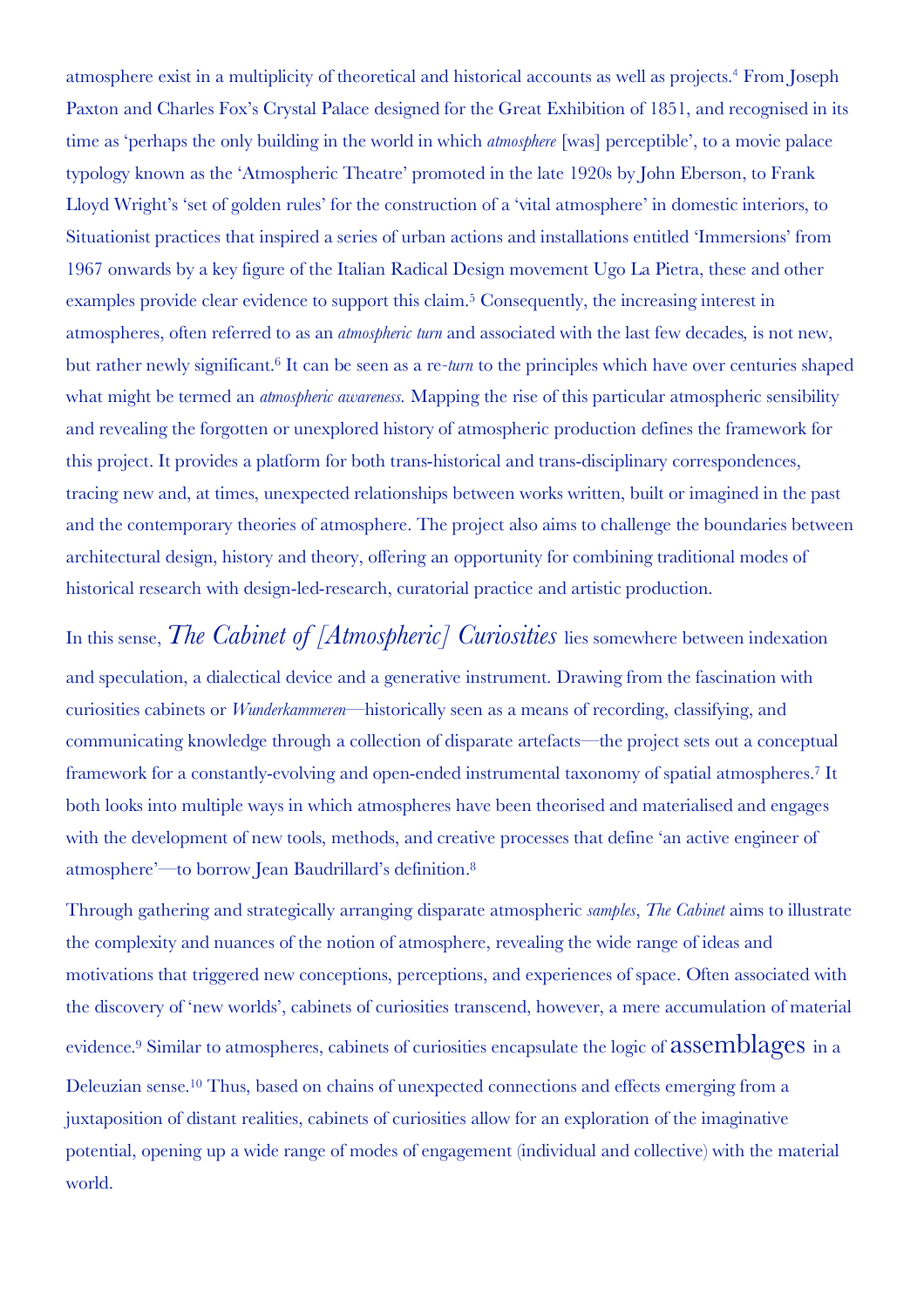Following such a logic, *The Cabinet* becomes both an investigative and performative medium; a vehicle for evoking atmospheric experience. It is a place where canonical works of atmospheric *staging* and engineering—some neglected and forgotten, some never realised and those that have been lost—are revisited, re-constructed or re-enacted.11 Collected through readings, archival studies and field visits, material is carefully analysed and classified. Copyright protection is, however, a challenge for a collector who, similar to the eighteenth and nineteenth-century travellers and scientists exploring the world in the absence of photography, is forced to seek alternative visualisation tools for depicting the discovered *specimens.* Redrawn from source material and organised into a series of conceptual categories the selected examples constitute a visual survey, featuring a timeline as well as key reference and contextual information, highlighting their fascinating role in the historiography of atmospheres as well as reflecting on their position in relation to contemporary atmospheric practice.12

Yet, the documentary nature of the project is subverted by a creative *inhabitation* of the studied works, which are approached as territories for experimentation and invention. In doing so, *The Cabinet* becomes a site where histories and imaginary scenarios co-exist and overlap, establishing multidirectional dialogues. Words, drawings, images and objects constitute an assemblage of both material and discursive traces, revealing the link between the analysis of theories and ideas and the exploration of conditions, actions, constituents, techniques, materials, forms, and processes underlying the production of atmospheres.

Unlocking material nuances of atmospheric production sets also the parameters for the assembly process of the actual *cabinet* proposed for the Works + Words Biennale. Similar to the cabinets of curiosities of earlier times, the display is not conceived as a static tableau that implies contemplative distance. A series of optical instruments, including lenses, glass cloches and reflective surfaces, transform *The Cabinet* into an immersive device, producing 'perceptual, imaginative and intellectual intensification'.<sup>13</sup> The development of the display is, therefore, underpinned by a historical research into curiosity cabinets and technologies of **immersion** (particularly stereography).<sup>14</sup> Its translation into the physical display is framed by the practical explorations of the properties of glass and mirrors, which are regarded as the 'most effective conceivable material expression of the fundamental ambiguity of "atmosphere"'.15 In this context, with their framing, channelling, multiplying or distorting qualities, glass and mirrors replace space as a static entity with a dynamic force-field. They recall Umberto Eco's devices of 'procatoptric staging'.<sup>16</sup> As such staging devices, they activate different elements of the collection, choreographing a network of possible relationships. While stereoscopic devices transform images into three-dimensional scenes providing almost palpable experience of places, a series of lenses bring intimacy between the exhibited *specimens* and the observer. Both aim to stimulate an embodied process of attentive reading, encouraging an inquisitive journey in search of the origins and logic of atmospheric practice.